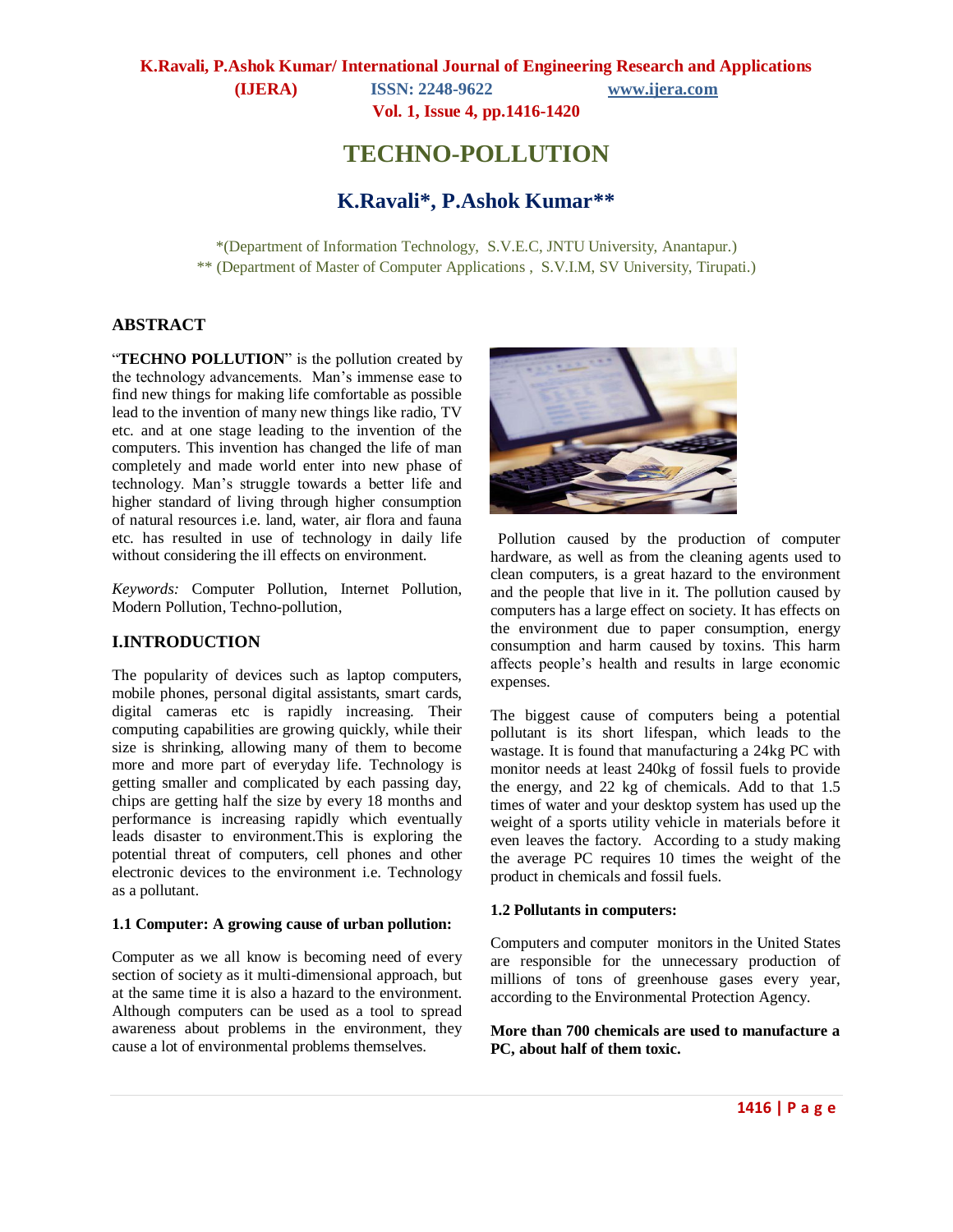Computer remains can release dioxin and heavy metals into the atmosphere, contributing to acid rain.

#### **1.3 Hazardous Waste:**

- 1. Lead in Cathode Ray Tube and solder.
- 2. Arsenic in older Cathode Ray Tubes.
- 3. Antimony trioxide as flame retardant.
- 4. Polybrominated flame retardants in plastic casings, cables and circuit boards.
- 5. Selenium in circuit boards as power supply rectifier.
- 6. Cadmium in circuit boards and semiconductors.
- 7. Chromium in steel as corrosion protection.
- 8. Cobalt in steel for structure and magnetivity.
- 9. Mercury in switches and housing disposing of computers becoming a global concern.

#### **1.3 Electronic Waste:**

During the last decade and a half, technological advances in the electronic devices and materials technology have boosted the performance of information technology, all over the world particularly in India. The increasing dependence on IT and electronic products like TV, VCD/DVD players etc., has, however, given rise to a new environmental challenge, that is, the growing menace of electronic waste (E-Waste).

The growing population of Personal Computer (PC) users in the country is discarding huge quantities of older generation computers. Effective disposal of ewaste is a cause of serious concern across the globe. The estimated waste from these phones including batteries and chargers amounts to around 65,000 tonne annually.

#### **II. EFFECTS OF COMPUTER:**

Hundreds of millions of pieces of electronic equipment will reach the end of their useful life over the next five years. Equipment that is land filled, crushed, broken, shredded or incinerated can potentially release toxins and carcinogens into the environment. For example, an estimated 40% of lead in land fills comes from leaded glass of CRT monitors, lead soldering on circuit boards and other discarded electronics. Among other toxins are mercury in flat panel monitors, printed circuit boards, mobile phones, batteries, relays and switches; cadmium in semiconductors, chip resisters, and IR detectors; and brominated flame retardants in circuit boards and plastics. Need not to mention that such waste can cause human life and environment the irreparable loss.People leave their computers on non-stop resulting in a lot of energy consumption and enormous amounts of paper are being used daily to print out electronically stored data as well as economic problems and are in urgent need of treatment. It is evident that all computer hardware is responsible for the problem, for it is the hardware's production that causes the pollution. Pieces of hardware such as keyboards, monitors, mice etc., are all made out of plastic, which is usually not recyclable. Other chemicals found in these tools are also often bad for the environment and cause damage.

As a result of the assembly of pieces inside the computer such as wafers and computer chips a lot of toxic materials are given off causing further harm to the environment. The evolution of computers causes harm because old computers are often thrown out only to be replaced by larger computers, which consume more energy and therefore cause even more pollution. They too, will eventually be thrown out and replaced. As the demand for larger monitors and more memory chips grows due to developments in multimedia, so does the level of toxins and fumes released into the environment contributing even more to the problem. These are given off when the monitors and chips are being produced and manufactured.

2.1 Computer Energy Waste a Major Cause of Pollution:

Computers and computer monitors are responsible for the unnecessary production of millions of tons of greenhouse gases every year, according to the Environmental Protection Agency. In software companies alone, more than \$1 billion a year is wasted on electricity for computer monitors that are turned on when they shouldn't be.

- 2.2 Green Tips:
	- 1. Turn off your computer and monitor when not in use for more than an hour.
	- 2. When purchasing new or replacement computers, consider buying efficient flat screens and laptops bearing the 'Energy Star' label.
	- 3. Avoid excessive decorations and use natural decorative materials e.g. green plants
	- 4. use energy saving light bulbs or LED lights
	- 5. use fewer electrical appliances or instruments
	- 6. avoid energy-intensive appliances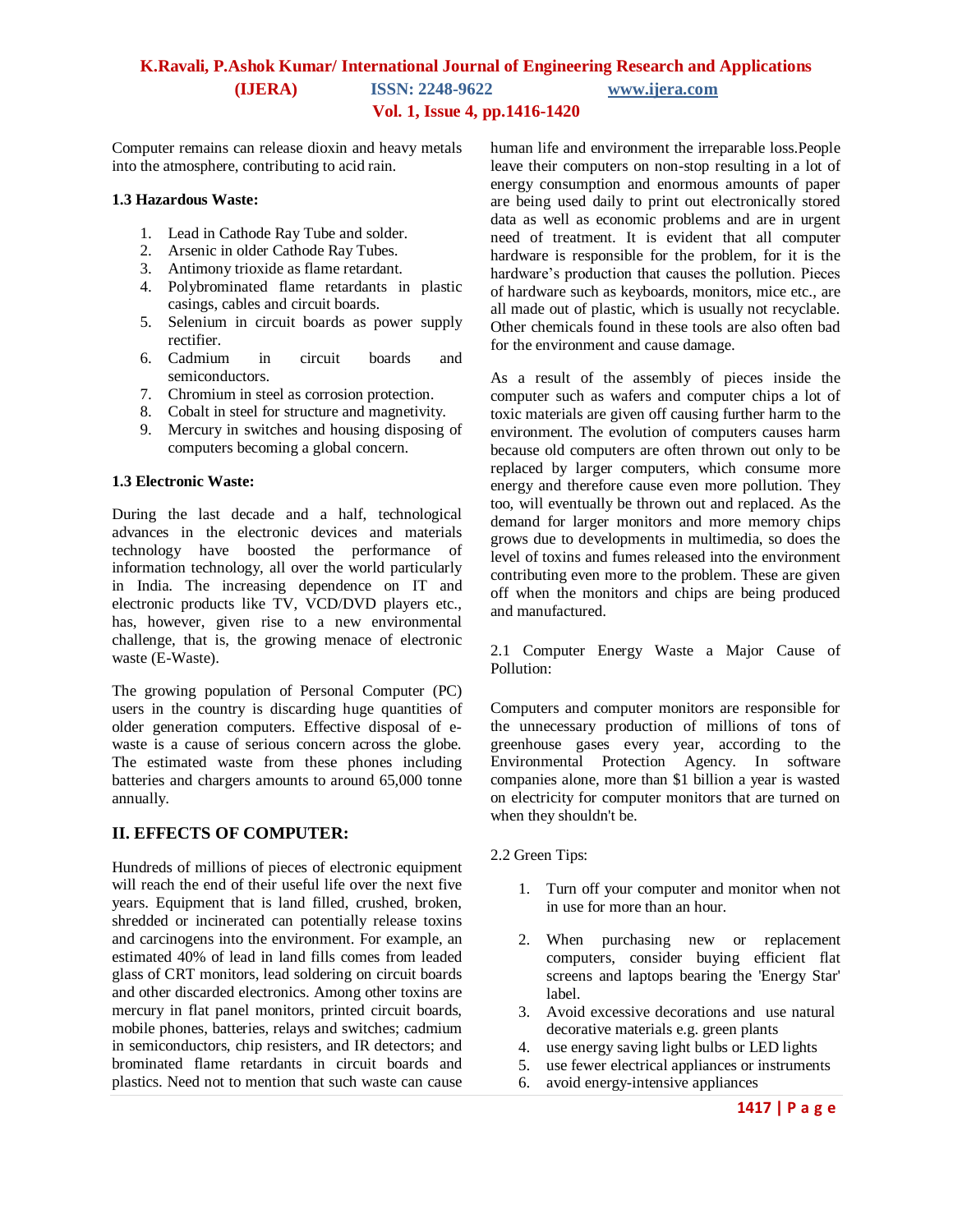- 7. maximize the usage of reusable panels, cabinets, signage boards and recyclable carpet
- 8. adopt environmental friendly construction materials e.g. low VOC paints, FSC-certified wooden products and other wooden products with E0 or E1 formaldehyde standards
- 9. adopt re-usable exhibits
- 10. use e-paper and minimize the distribution of printed matters (e.g. catalogues, brochures).
- 11. switch off all appliances or instruments consuming energy when not in use

There are some of the green tips to reduce this techno pollution. They include recycling of computers and other electronic wastes like CD's, DVD's, Mobiles, USB's, I-Pods etc., The following are the preventive measures for reducing pollution caused by increasing technology .

#### **2.2.1 Recycling:**

In the recycling process, out of use electronic equipment is demanufactured (taking apart), and its base metals, plastics and chemical components become reusable for smelters, refiners and chemical companies. Instead of entering the waste stream or contaminating the environment, the equipment becomes feedstock for manufacturing new products.

Electronics recycling is an emerging industry; both its physical and legal infrastructure is in the process of being built. True electronics recycling does not usually come free and the expense should be factored into total cost of ownership.

#### **2.2.2 Computer Recycling:**

Over 50% of U.S households own a computer and the myriad toxic materials they contain as the Earth's next big pollution issue. Out of the 1000 materials that go into computers, hundreds including chlorinated and brominated substances, metals, gases, acids and plastic additives – are highly toxic.

#### 2.2.3 Designing New Computers:

The industry can respond to the problem primarily by trying to design new computers so that they are more easily taken apart for recycling. Most major manufacturers have made adjustments in their products. Many leading computer makers have already taken this in practice like – IBM announced that it will start shipping a new line of personal computers in which the plastic in the CPU is 100% recycled.

The industry is also studying ways to reduce use of toxic materials.

Computer Aid International CEO Tony Roberts said: "In Europe all ICT manufactures including HP, Samsung, Nokia and Apple have a legal duty to fund the end of life recycling of equipment that they produced.

#### 2.2.4 Producing Safe Monitors:

Many monitor manufacturers have reduced screen emissions in order to get highly demanding standards as low emitting and environment friendly.

IBM and other monitor manufacturers registered patents on low radiation CRT-VDT monitors, sold for years.

Two safety standards are valid at time of these lines are being written:

The easy and widespread MPRII, to which many monitors comply. A more severe standard is TCO

1995. In order to get the latter approval manufacturer has to fulfill 5 requirements:

- 1. Screen has to pass low radiation test.
- 2. Screen is automatically shut off when not in use.
- 3. Manufacturer has to affirm energy consumption of monitor.
- 4. Monitor has to comply with fire and electric safety requirements valid in Europe.
- 5. Manufacturer has to get TCO certificate of tests results of sample products, on test conditions and results.

#### 2.2.5 3-R Approach:

The 3-R approach is Reduce, Reuse, and Recycle. This approach advocates the minimization of resource use, using them again and again instead of passing it on to waste stream and recycling the material goes a long way in achieving the goals of sustainability.

#### **III. PROS:**

By banning the use of computers by people, the pollution caused by the energy consumption used to run the computers would be no longer an issue for it would not exist.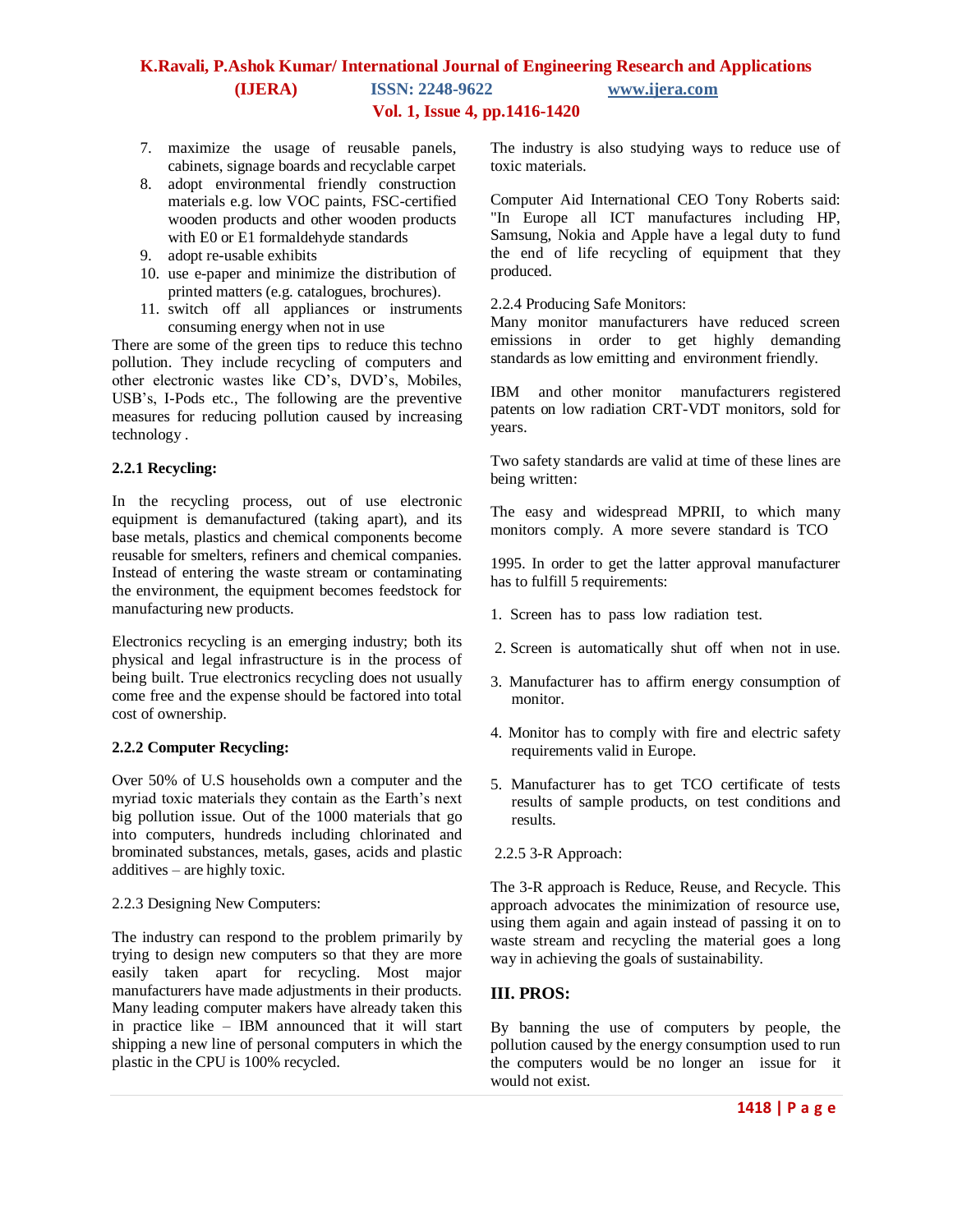Also computer pollution would cease to exist; this solution would have many social, ethical, economical and even psychological results. Socially, it could be both good and bad. People in close environments would meet in person rather than email one another.

#### **IV. CONS:**

 The negative social implications this would have is that systems all over the world would no longer function for a lot of systems such as phone systems, postal services, hospitals etc work run on computers, would not longer be able to function efficiently.

Also, people who live far away from one another and communicate via email would no longer be able to do this.

In addition, people would lose all the comfort and advantages that computer systems provide such as the ability to retrieve information easily.

#### **V. CONCLUSION:**

Environmental problems can't be solved with in a day or two. It requires rigorous effort at school level, so there is an urgent need to take action in this regard. There are also other electronic devices like mobile devices, PDA's, etc., which cause this pollution. Environmental problems are not the problems of developing countries like India but it is concerned with whole globe.Two decades after becoming perhaps the most indispensible fixture of the modern work place, the Personal Computer is confronting an ugly and unavoidable truth: As with all other electronic devices powering the Information Age, it will eventually end up like any other product—in the garbage heap. In fact, watchdog groups say PC's are going out of service faster than they are being produced.There is a Chinese proverb, "If you plan for one year plant rice, if you plan for 10 years, plant trees and if you plan for 100 years, educate people." So if we want to save Mother Earth, we have to make all persons environmentally educated.Lastly, it can be concluded that though various measures have been initiated by various governmental and non-governmental agencies to environmental education, the overall achievement has not been satisfactory so, far.

#### **REFERENCES:**

[1] Trans of the Nucl. Soc. Of Israel. 16, 187-189, 1990. Biran, M. et al.: X*-ray exposure*  *rates in the vicinity of VDT's (pc screens) measured with LIF TLD-100,* 

- [2] The Hindu Survey of the Environment.
- [3] Biofizika 43(1): 165-170. 1998, Anisimov VN. et al.: *Effect of irradiation from a personal computer video terminal on estrus function, melatonin level, and free radical processes in laboratory rodents.*
- [4] Arthur, Charles. Newrbytes March 4, pNEW03040007. 1993. *"Keeping an Eye Out for Sonic the Hedgehog"*
- [5] Chris Arnold article on *Computer Energy Waste a Major Cause of Pollution.*
- [6] Haes DL Jr, Fitzgerald MR, Health Phys 68(4):572-578. 1995, *Video display terminal very low frequency measurements: the need for protocols in assessing VDT user "dose."* .
- [7] Zamir P. Shalita Ph.D. a book on ―*Keep Healthy with Pollution, Computer and Cellphone"*
- [8] University News (Journal)
- [9] Planet News Magzine-An article.
- [10] TIME Magzine An article, Computer Pollution